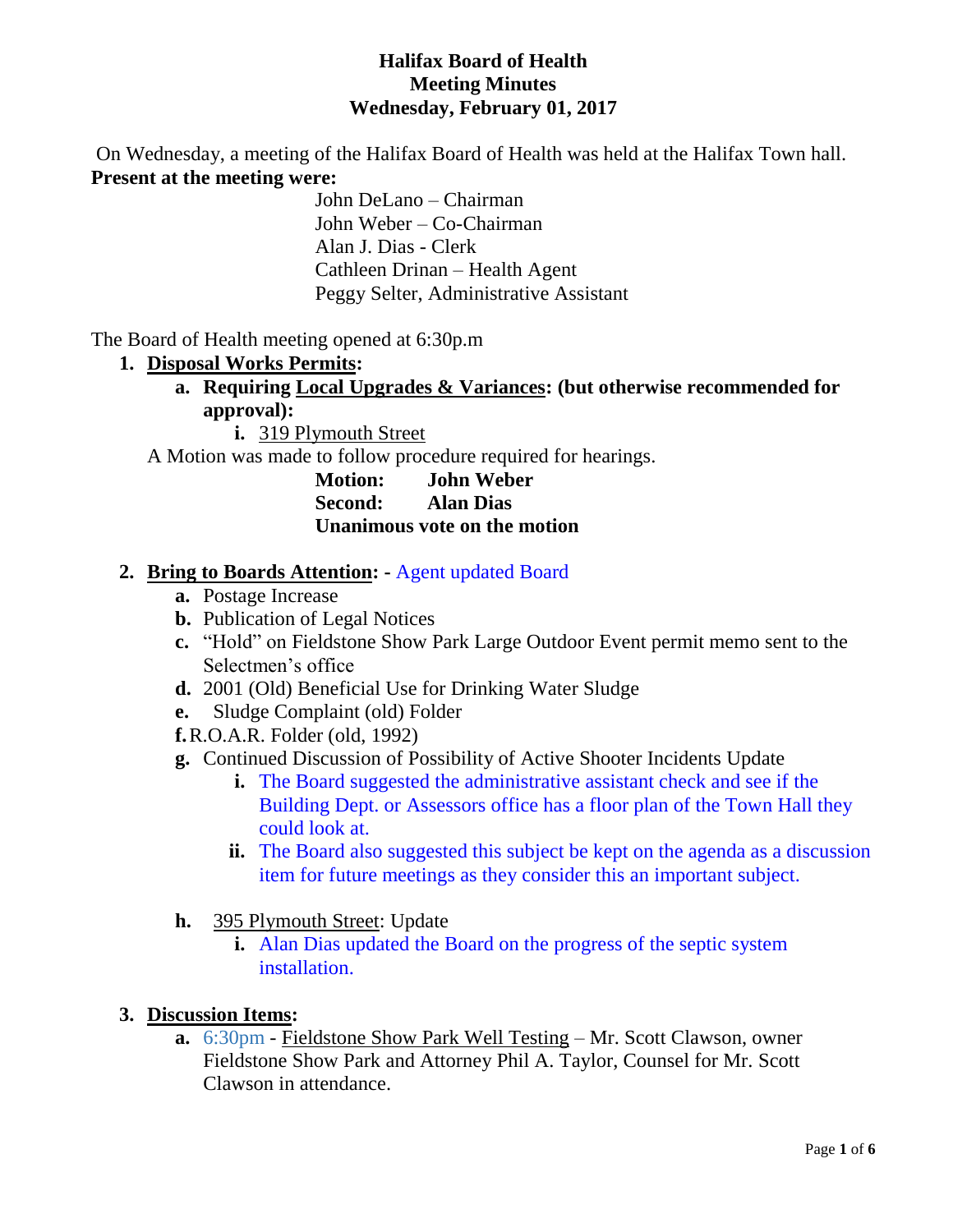- **i.** The Board open the issue of well testing at Fieldstone Show Park to Mr. Clawson. Mr. Clawson stated he brought his attorney with him and will let him begin the discussion. Attorney Phil Taylor introduced himself as Mr. Clawson's counsel regarding this matter.
- **ii.** Attorney Taylor stated that Attorney Mayo told him Mr. Clawson didn't receive his irrigation well permit because of non-payment of funds.
	- **1.** The Board stated that Attorney Mayo is not here to defend himself on that accusation and asked the Administrative Assistant to respond with any information she may have regarding the matter, as she was the one who corresponded and spoke with Mr. Clawson and DM Drilling Services, the company that drilled the well.
		- **a.** The Administrative Assistant responded that she never said anything about non-payment of funds, she only forwarded to Mr. Clawson the information from an email sent to her from Erin at DM Drilling Services.
- **iii.** Attorney Taylor commented that that's what Attorney Mayo told him and it's disappointing.
	- **1.** The Administrative Assistant replied that nobody in the Board of health office ever used those words.
- **iv.** The Board reiterated that Attorney Mayo was not there to defend himself and that we should move forward with the email the Administrative Assistant presented from DM Drilling.
	- **1.** The Administrative Assistant read out loud, the email sent to Mr. Clawson on September 29, 2016 between herself and Erin from DM Drilling Services dated September 16, 2016.
- **v.** The Board asked Attorney Taylor if he had any other questions.
	- **1.** Attorney Taylor asked what tests the Board of Health required for the irrigation wells.
		- **a.** The Administrative Assistant presented and read out loud an email dated September 29, 2016 between herself and Mr. Clawson. In the email, Mr. Clawson asked what tests the Board of Health requires and the Administrative Assistant replied, The Board of Health requires potability and VOC's for all wells.
- **vi.** In regards to the irrigation pond the Board asked; where the water goes, if the water/pond was for public use, approximately how deep the pond was and if there was any piping/plumbing or any other connections at the pond?
	- **1.** Mr. Clawson stated the pond is not for public use, it is an irrigation pond and the water is for dust control.
- **vii.** Board asked if the irrigation well was an artesian well.
	- **1.** Mr. Clawson stated it was.
- **viii.** The Board asked if there was only one line going to and from the irrigation well and Mr.
	- **1.** Clawson stated it was.
- **ix.** The Board stated all they want to do is make sure the irrigation well is suitable.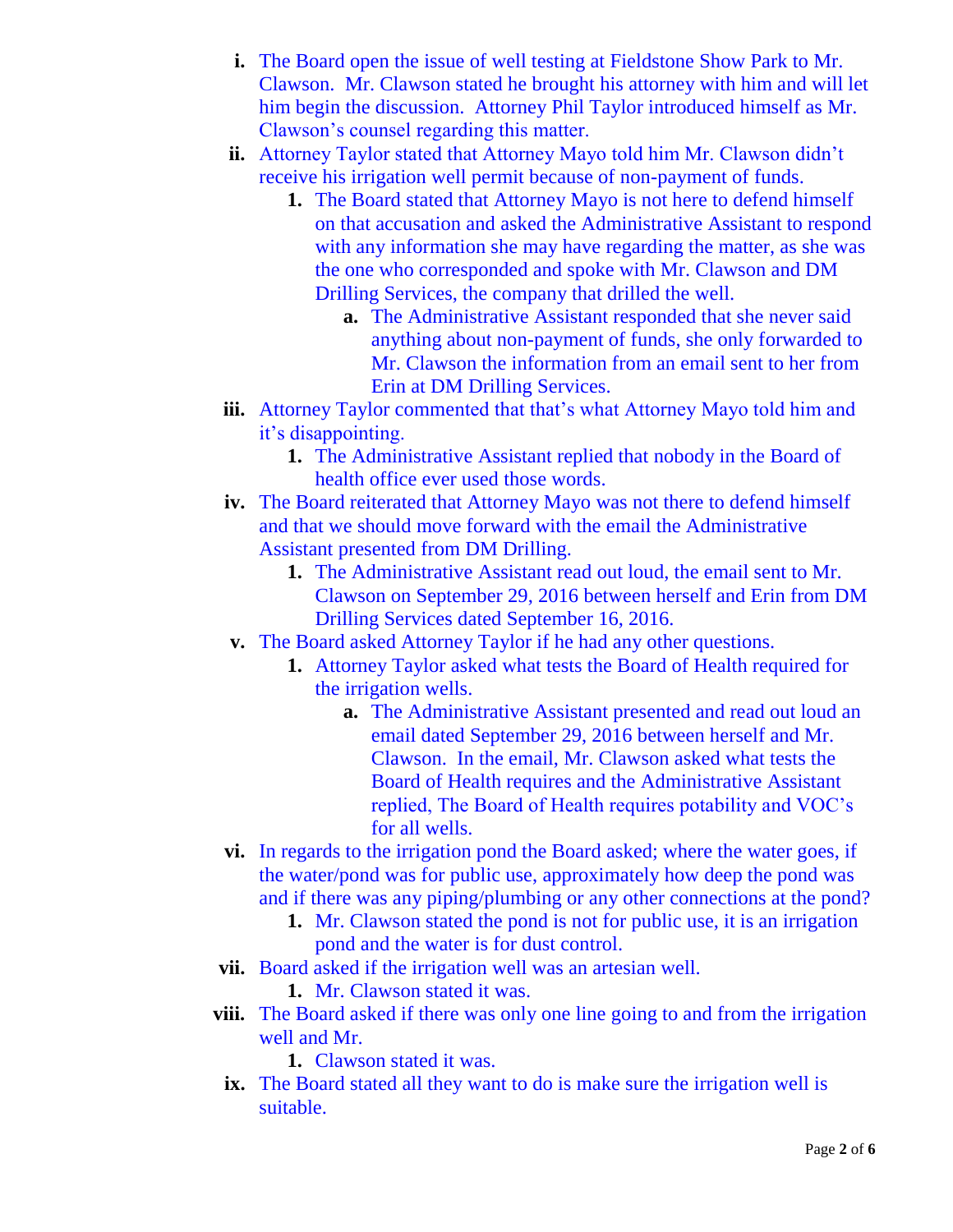- **1.** Mr. Clawson stated he informed Attorney Mayo that he would provide the irrigation well water samples at the same time he provides the drinking well water samples, when the well opens in the spring, right now it's closed for the season.
- **x.** The Health Agent asked Mr. Clawson "Per the well water agreement from last year, will you be able to test for the April show?"
	- **1.** Mr. Clawson responded that the Board of Health may call it an agreement, he calls it a mandate, but he would be able to test for the April show.
		- **a.** The Health Agent replied that Mr. Clawson came in on his own accord and agreed to the two (2) weeks prior to a show well water testing.
- **xi.** The Health Agent gave Attorney Taylor a copy of the state guidance used on the town's well guidelines.
	- **1.** Attorney Taylor stated that there appears to be two (2) sections missing from the well regulations, appendix a, and appendix b.
		- **a.** The Board commented that there is enough wording in the regulation to understand its reasoning.
	- **2.** Attorney Taylor stated that Mr. Clawson is going to provide testing for the well, and we also have to deal with who will be collecting the sample.
- **xii.** The Board asked when the sample would be taken.
	- **1.** Mr. Clawson stated the well samples would be take on March 25, 2017, at the same time the drinking well is tested. This is two (2) weeks prior to the April 8<sup>th</sup> show.
- **xiii.** The Board commented that it is the responsibility of the Board of Health to protect the public and asked who collected the previous water samples taken, and who will be taking this water sample.
	- **1.** The Health Agent replied that on the water result paperwork it simply lists S. Clawson that could be either Scott or his son Shawn.
	- **2.** Mr. Clawson responded that it was he who took the previous samples and it will be him taking this sample.
- **xiv.** The Board stated that they were considering a chain of custody process.
	- **1.** A discussion took place concerning the collection of water samples and chain of custody regarding a Board member or the Health Agent possibly accompanying Mr. Scott Clawson to witness the collection of the water sample.
- **xv.** The Board stated they would take everything under advisement and suggested that Mr. Clawson's Attorney, Phil Taylor summarize in writing, what Mr. Clawson is requesting of the Board tonight and send it to the Administrative Assistant.
- **b.** 7:00pm MacDonald Industries Marilyn MacDonald, Operations Manager, Mike MacDonald, Donald P. Nagle, Esq. for MacDonald Industries and Eric Badger, Bridgewater Health Agent, in attendance.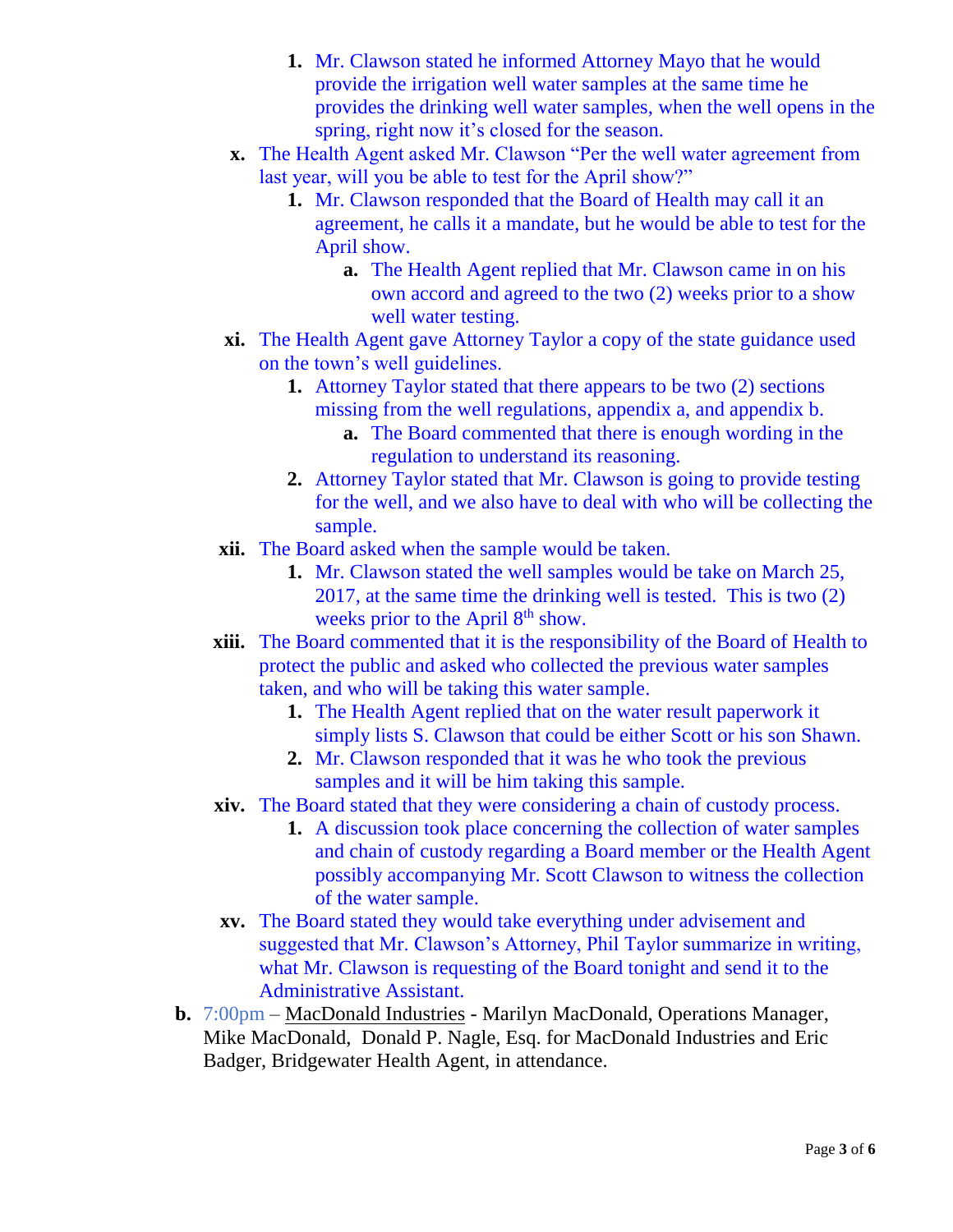- **i.** A discussion took place regarding the possibility of joining the land at the Republic/BFI Landfill between Halifax & Bridgewater, filling the swale between the two (2) properties with soil and adding solar panels on top.
- **ii.** MacDonald Industries commented that they are currently in open discussions with DEP regarding this matter. DEP suggested MacDonald Industries go town to town and get support from them.

 MacDonald Industries remarked that they went to Bridgewater and got support from them in a written letter, Eric Badger, Bridgewater Health Agent is here tonight to show their support.

 MacDonald Industries stated they would like to do something that would benefit both towns and they are here tonight to present the idea to the Board in Halifax in hopes of getting their support.

- **iii.** The Board asked about the drainage and Stormwater Management
	- **1.** MacDonald Industries explained that yes, the swale was there for a reason and they were working on plans for drainage and Stormwater Management which was currently "To-Be-Determined."
- **iv.** Eric Badger, Bridgewater Health Agent commented that Bridgewater also asked about the Stormwater drainage. It is estimated about a million tons of fill will be needed and the time frame is approximately 3-4 more years before the solar panels would be installed. Eric Badger encouraged the Board to visit the site, as he did, to get a better understanding of the development and the solar project.
- **v.** The Board commented on their concerns with the settlement and stability of the structure down the line.
	- **1.** MacDonald Industries explained their operational side process. As part of this process, they work a small area at a time using vibrating drum rollers, and indicated that it is as stable as humans are going to get it.
- **vi.** MacDonald Industries would ask the Board to sign a letter of support as soon as possible for the solar project. Once MacDonald Industries receives enough support from the surrounding towns, DEP will issue an ACO with them.
	- **1.** The Board requested that this item be placed back on the March 15, 2015 at 6:30pm agenda for further discussion.
- **c.** 11 Hayward Street
	- **i.** Agent updated Board that installer would like to submit another plan for the Board to look at. Board is fine with submission of another plan for review.

### **d.** 25 Oak Place

A Motion was made to approve with condition of three (3) bedroom deed restriction.

**Motion: John Weber Second: Alan Dias Unanimous vote on the motion**

- **e. Admin. Report:**
	- **i.** None Tonight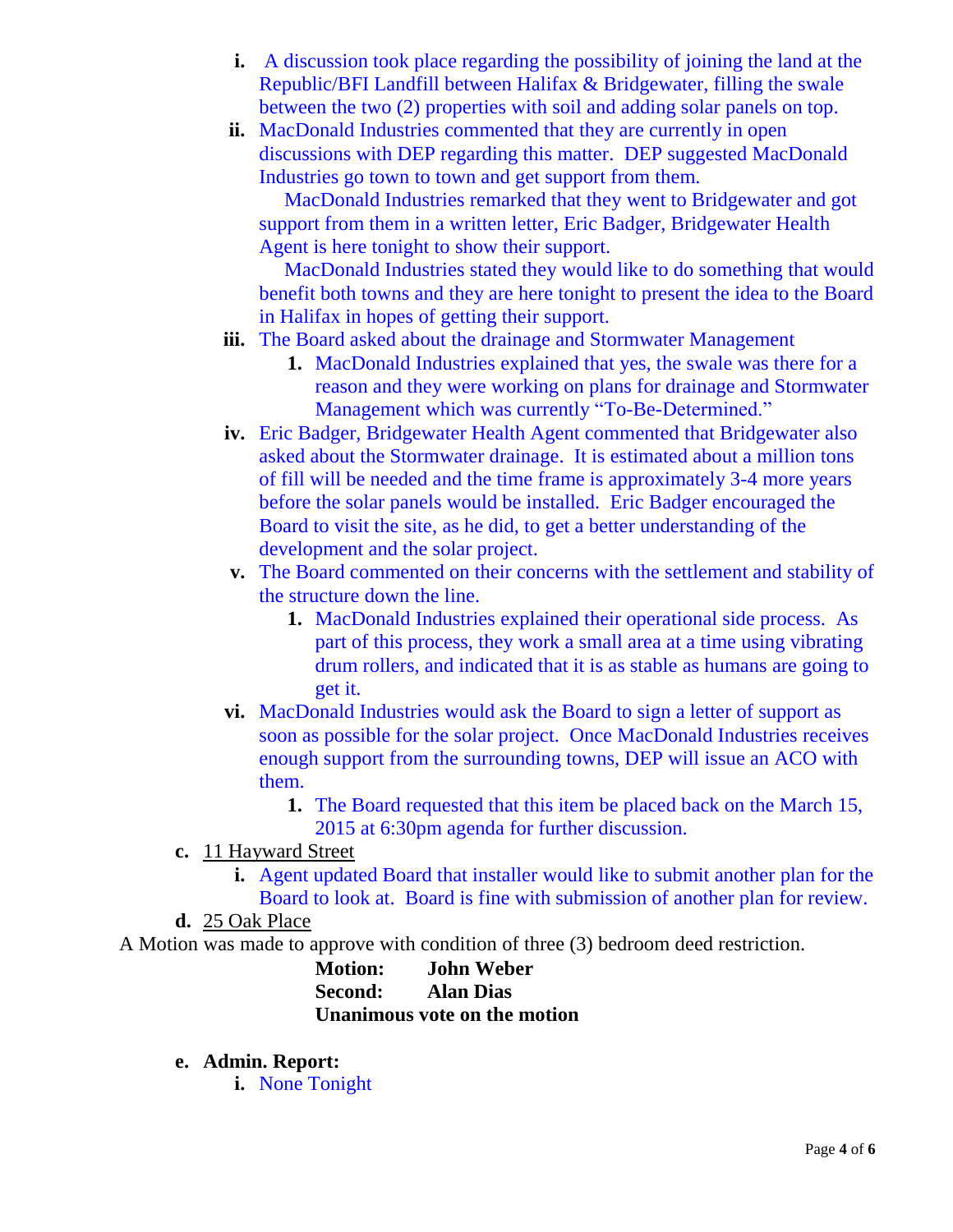### **f. Agent Report:**

- **i.** Mobile Home Park
- **ii.** Twin Lakes Complaint
- **iii.** Food Regulations:
	- **1.** Amend the 10 day re-inspection part of regulation
	- **2.** Any additional fees and/or re-inspection fees owed at time of renewal will be added to permit renewal fee

# **4. The Following to be signed**:

- **a.** Signature Authority Fiscal Year 2017 **-** Board Signed
- **b.** Records Liaison Officer Designation **-** Board Signed
- **c. Payroll for the Week Ending February 04, 2017 -** Board Signed
	- **i.** Cathleen Drinan
	- **ii.** Margaret Selter
	- **iii.** Tracy Noland
- **d. Meeting Minutes: -** Board Signed
	- **i.** January 04, 2017 Meeting Minutes
	- **ii.** January 11, 2017 Meeting Minutes
	- **iii.** January 18, 2017 Meeting Minutes

# **e. Revolving Account# 25-513 – FY 17-12 -** Board Signed

- **i.** Kathleen DeVasto-Piemonte:
	- **1.** Invoice# 120816 Walmart Inspection \$50.00
	- **2.** Invoice# 120816 Hawaii Garden Monitoring \$50.00
	- **3.** Invoice# 121416 Caitlin's Country Kitchen Inspection \$50.00
	- **4.** Invoice# 121416 All Season's Restaurant Inspection \$50.00
	- **5.** Invoice# 011117 All Season's Restaurant Re-Inspection \$25.00
- **ii.** Grady Consulting Invoice#  $-2<sup>nd</sup>$  Plan Review 319 Plymouth Street -\$85.00

# **f. Nursing Services Account# 01-522 – FY 17-06 -** Board Signed

**i.** Norwell Visiting Nurse Association – Invoice# HBOH01216 – Nursing Services for December 01, 2016 through December 31, 2016

# **g. Permits**: **-** Board Approved

- **i.** Kathleen Feehan 2 Heron Road 2017 Irrigation Well Permit
- **ii.** Fieldstone Show Park 2017 Large Outdoor Event
- iii. Halifax Fireworks 2017 Large Outdoor Event
- **iv.** BK and Company Hair Design, Inc. 2017 Spa Establishment Permit
- **v.** Cape Cod Café 2017 Food Establishment Permit
- **vi.** Eric Watson E. Watson Excavating 2017 Septic Installer's Permit
- **vii.** Thomas Driscoll T.J. Driscoll 2017 Septic Installer's Permit
- **viii.** Fred Swain Wind River Environmental 2017 Septic Installer's Permit
	- **ix.** Robert Brenton Heritage Pumping 2017 Title V Inspector's Permit
	- **x.** Fred Swain Wind River Environmental 2017 Title V Inspector's Permit
	- **xi.** Eric Mueller Wind River Environmental 2017 Title V Inspector's Permit